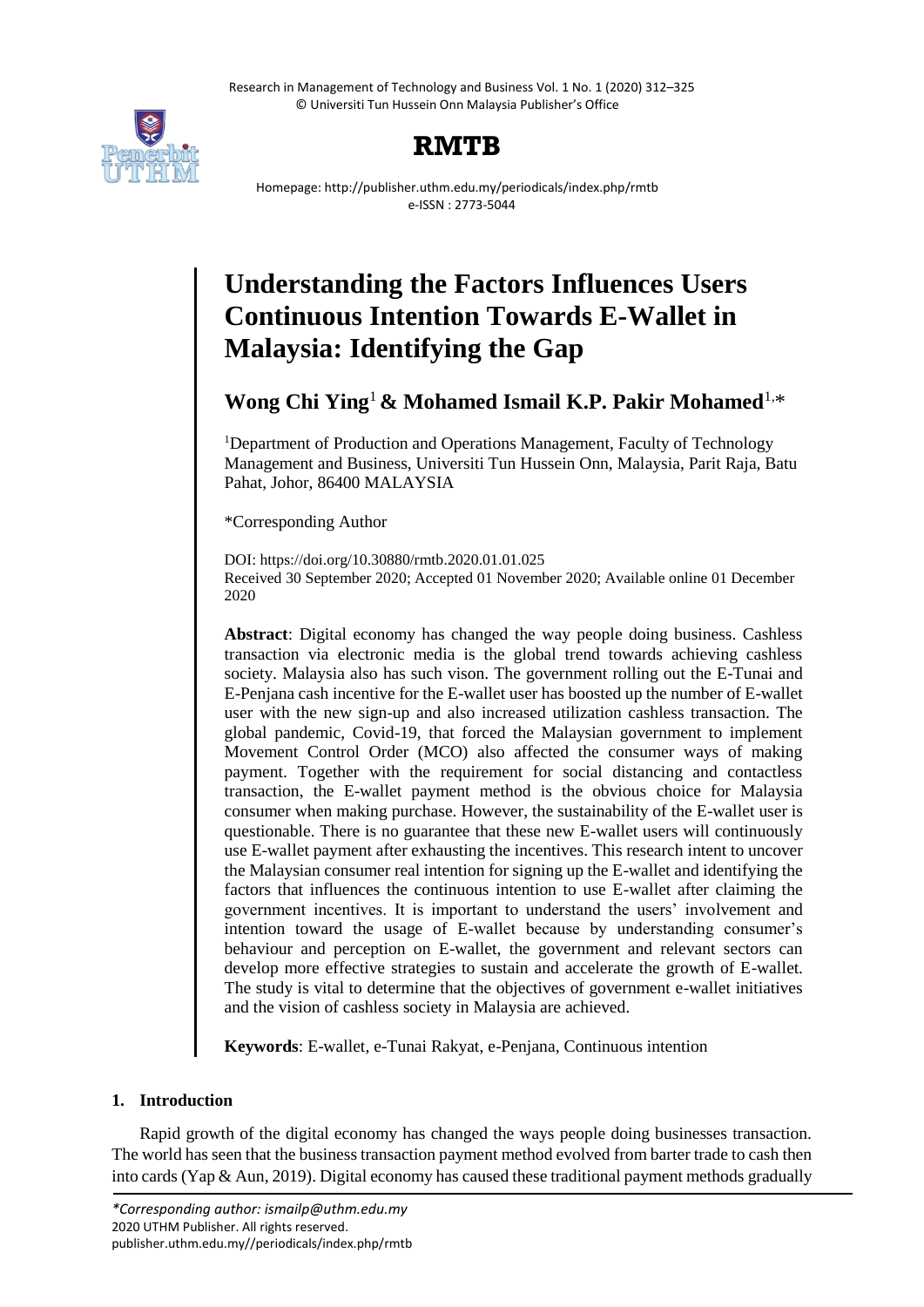progressed into e-payment systems thanks to the significant increase of the internet users globally. At national level, Annual Internet Users Survey (IUS) in 2018 revealed an upward trend among local internet users from 76.9% in 2016 to 87.4% (MCMC, 2018). Deloitte (2016) acknowledges Southeast Asia as the world's fastest growing Internet region and projected that for the next 5 years, nearly 4 million new people will be online every month. That translates into a 480 million new users by 2020, up 260 million from the current figure. Currently there are over 700 million active mobile users in Southeast Asia where large and growing consumer base consists of mostly young (70% under the age of 40) and middle-class users.

Early mobile technology application allows financial transaction, such as mobile banking (saving, sending and receiving remittances) and shopping (direct purchases of goods and services) to be conducted by mobile users (Jack  $\&$  Suri, 2011). Furthermore, advanced mobile technology transforms mobile device into smart device with expended functions beyond financial transaction such as mobile payment, mobile office functions, mobile navigation, entertainment, trading and many more services (Gao, Li, & Yang, 2014).

One of the innovation of digital economy and gaining global attention is the use of mobile wallets. Mobile wallet application also known as E-wallet, which can be downloaded online from App Store or Play Store, is an electronic payment system via mobile phone that can replace the physical wallet. Ewallet allows you to make transactions, receive and transfer funds and top-up money via your smart device (Kotecha, 2018). The global attitude survey in 2015 by the PEW research centre reported that 65% of young adults in Malaysia own and use mobile phone. This is considered high comparing to the average mobile phone users in Asia-pacific countries which documented as at 37% (Poushter, 2018).

Ironically the high utilization of mobile phone does not translate to high utilization of E-wallet because the current Malaysian common payment practices in business transactions are cash, cards, internet banking and cheques. United Nation Statistics Division reported that 65.4% of the consumers aged between 15-64 years old still using physical cash in Malaysia (Andrew, Ambad, & Tan, 2019). Malaysia is far behind countries such as China and India where the rapid development mobile payment is driven by high adoption level of mobile wallet (Andrew *et al.*, 2019; PwC, 2018). Since the world is moving into a cashless society, Malaysian government has proactively developed stimulus package to spur the adoption E-wallet and hopefully progressing Malaysia towards a cashless society (The Star, 2020a).

This conceptual paper aims to identify critical issues, regarding sustainable use of E-wallet in Malaysia. This to be achieved by reviewing previous research and publication regarding the said subject.

## 1.1 Research Background

The E-Wallet revolution has greatly affect the business mode, financial markets and payment system in Malaysia. In contrast to cash or card payment, the digital payment is fast and secured for consumers as contactless connectivity can be more efficient (Kasavana, 2008). The adoption of E-wallet payments among Malaysia's small and medium-sized enterprises (SME) could boost contribution to nation's income, improve competitiveness locally and globally and help the growth of the digital economy in Malaysia (Bernama, 2020; Chern, Kong Sing, Lee, Lim, & Ong, 2018; Deloitte, 2016). Statistics Department stated that hhe digital economy is projected to add more than 21% to the gross domestic product in 2022 compared to 18.5% in 2018 (The Star, 2020a). Realizing the importance of the matter, the Government stimulated the E-wallet adoption and digital payment by allocating RM 450 million from 2020 budget to launch the E-Tunai Rakyat initiative in Jan 2020 (Bernama, 2020; The Star, 2020a). Public reaction was overwhelming to the E-Tunai with a total of 2.9 million applications submitted just 5 days after it was launched (Abas, 2020; Augustin, 2020).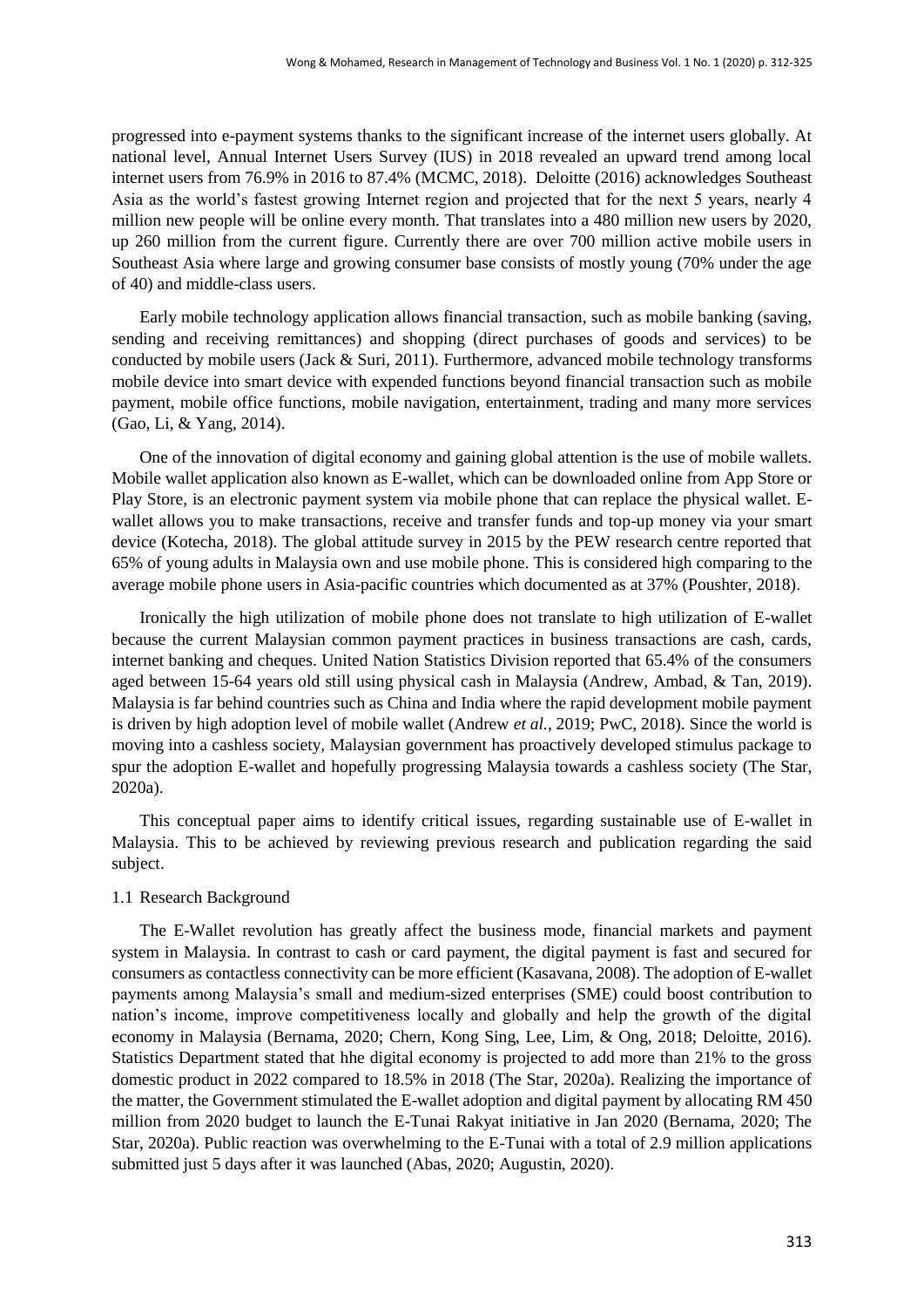Unfortunately, a pandemic known as Covid-19 started to appear in Malaysia and within three months, the local cases of Covid-19 increased drastically and the World Health Organization (WHO) declared that Covid-19 is a global pandemic. To contain the pandemic, in March 2020, Malaysian government enforced Movement Control Order (MCO) where people is advised to practice social distancing and avoid contact between individuals (Bavel, Baicker, Boggio, & Capraro, 2020; Birruntha, 2020; Tesini, 2020; The Star, 2020b).

Cheng, (2020) an analyst in the Economics, Trade and Regional Integration (ETRI) division of the Institute of Strategic and International Studies (ISIS) Malaysia wrote that here are two main sources of economic damage in Malaysia due to the pandemic. First the knock-on result of the coronavirus effects abroad. China's epidemic has triggered wide-ranging supply and demand disruptions, and Malaysia's economy is one of the region's most vulnerable markets to both Chinese demand and supply. Furthermore, China is known as the number one trade partner in Malaysia, a significant source of foreign investment, and its main source of tourism outside of ASEAN. Second the knock-on generated domestically due to the newly imposed MCO. The closing of businesses, services and facilities considered to be non-essential, along with transport and movement restrictions, would have a massive effect on private demand and corporate activity also detrimental impact on human livelihoods and firms. As their earnings diminish, individuals and companies affected by the temporary closures will be at high risk of facing immediate cash flow constraints. (Cheng, 2020).

The fear of coronavirus has forced a dramatic change in how people work and interact. The business model is now moving from physical to online spaces and promoting contactless transaction to prevent infection. As the social distancing between humans is emphasized, the payment mode of e-payment rather than cash and cheques is advisable since people are worried about transmission of coronavirus from touching cash, cheques and credit card terminals. Therefore, consumers' awareness on digital payment and the usage of E-wallet increase rapidly during the outbreak (Bavel *et al.*, 2020; Tesini, 2020; The Star, 2020b)

The government rolled out the second incentive during the outbreak which is called E-Penjana. This objective of this incentive is to foster the nation's economic growth during the Covid-19 pandemic by encouraging Malaysian to spend their money locally. The implementation of E-Penjana further boost up the usage of E-wallet in Malaysia (Adilla, 2020; PENJANA, 2020).

## **2. Literature Review**

#### 2.1 Definition of Electronic Money

According to Bank Negara Malaysia, e-money is defined as "a payment instrument that contain monetary value that is paid in advance by the user to the e-money issuer" and the Financial Services Act 2013 defines E-Money as "a payment instrument, whether tangible or intangible, that stores funds electronically in exchange of funds paid to the issuer and is able to be used as a means of making payment to any person other than the issuer" (Bank Negara Malaysia, 2008; Goverment of Malaysia, 2013). E-money also can be defined as a different kind of payment mechanisms used to make payment at retailer stores and the internet through computer-based communication technologies (Ramasamy, Guru, Nair, & Vaithilingam, 2006). The e-money user can purchase goods and services from merchants that accept e-money as payment.

There are different forms of e-money which categorized as card-based (e.g. prepaid card) and network-based (accessible through the Internet, mobile phones or any other devices). There are two kind of e-money schemes: (i) small scheme and (ii) large scheme, which depends on the purse size and the outstanding e-money liabilities (Bank Negara Malaysia, 2008). As mentioned earlier the network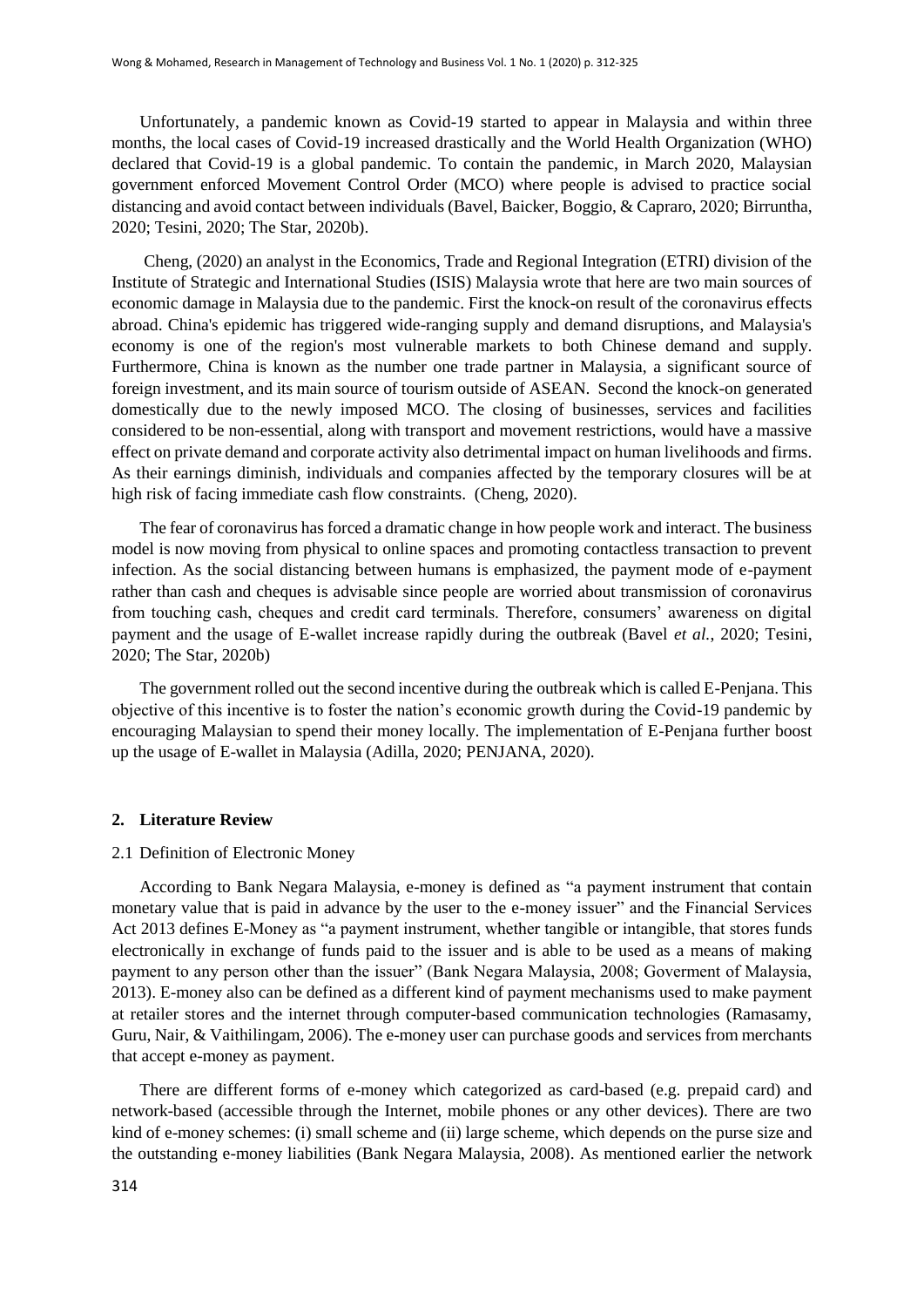base e-money is accessible through the Internet, mobile phones or any other devices. Therefore, Mobile wallet is under this category.

|                            | Large e-money scheme       | <b>Small e-money scheme</b> |
|----------------------------|----------------------------|-----------------------------|
| <b>Purse limit</b>         | Exceeding RM200            | Not exceeding RM200         |
| <b>Outstanding e-money</b> | More than RM 1 million (6) | Less than RM 1 million      |
| <b>liabilities</b>         | consecutive months)        |                             |

**Table 1: Comparison between large and small E-money schemes. (Bank Negara Malaysia, 2008)**

## 2.2 Definition of Mobile Wallet

As mentioned earlier the network base e-money is accessible through the Internet, mobile phones or any other devices. Therefore, Mobile wallet is under this category. Mobile wallet also known as electronic wallet or e-wallet, is a financial transactions solution by which bank customers would be able to make payment transactions and also receive payment on account of purchase or sell goods through mobile device (Amin, 2014; Amoroso & Magnier-Watanabe, 2012). An e-wallet functions like a regular wallet, except that the money is digital, and an e-wallet exists as an app on your smartphone (Tan, 2019). Also known as a virtual wallet, mobile wallet apps can be installed on users' smartphones and managed physical plastic card where certain amount of money can be loaded via Credit / Debit card or Online Banking, and use to make payment at various online and in-store merchants that are listed with the mobile wallet service provider. Mobile wallet service providers help users create and managed the mobile wallet services through their mobile application (Amoroso & Magnier-Watanabe, 2012; A. Gupta, 2017; Jin, Seong, & Khin, 2020; Kenton, 2020; Kotecha, 2018).

Mobile payments utilized two main technologies which are Near Field Communication (NFC) and short message services. Most of the mobile payment systems are using NFC to make a transaction. NFC technology allows data to be transferred from a device to another with short-range wireless connectivity in a distance of up to 10 cm. NFC-based payment is considered fast and reliable and the technology enables payment method to become contactless with tap and pay by connecting devices (e.g. mobile phones, tablets etc.) that consisted of NFC compliant component (Amoroso & Magnier-Watanabe, 2012; Chern *et al.*, 2018; A. Gupta, 2017; Kenton, 2020; Mohammad, 2008).

Our dependent to handheld devices such as mobile phones have transformed our daily activities from traditional world to virtual world (Thakur & Srivastava, 2014). As technologies progressed, most our commercial activities such as paying bills, purchasing goods and services and banking activities all can made electronically via mobile wallet (Amin, 2014; B. S. Gupta, 2017; A. Kumari, 2018; N. Kumari & Khanna, 2017; Thakur & Srivastava, 2014). Lately a technology where secure payment method that rely on smart payment cards has been added to mobile phones. All financial information will be recorded in digital wallet which can be used later to commence, verify and ensure the return for goods and services with an exchange of financial value (Rajan, 2012). Mobile wallet is set to replace contactless cards and traditional counter based Point of Sales (POS) transaction, with the application EMVCo and the growing adoption of optical capture solutions for payment which will make remote commerce possible using mobile devices. EMVCo is a standard used in the credit card industry for integrated circuit cards, point-of-sale (POS) terminals, and automated teller machines (ATMs) (EMVco, 2020; Kagan, 2020).

## 2.3 Types of Mobile Wallet

According to (Akhila, 2018) Reserve Bank of India reported there are three kind of mobile wallet which included open wallet, semi-closed and closed wallet as follow: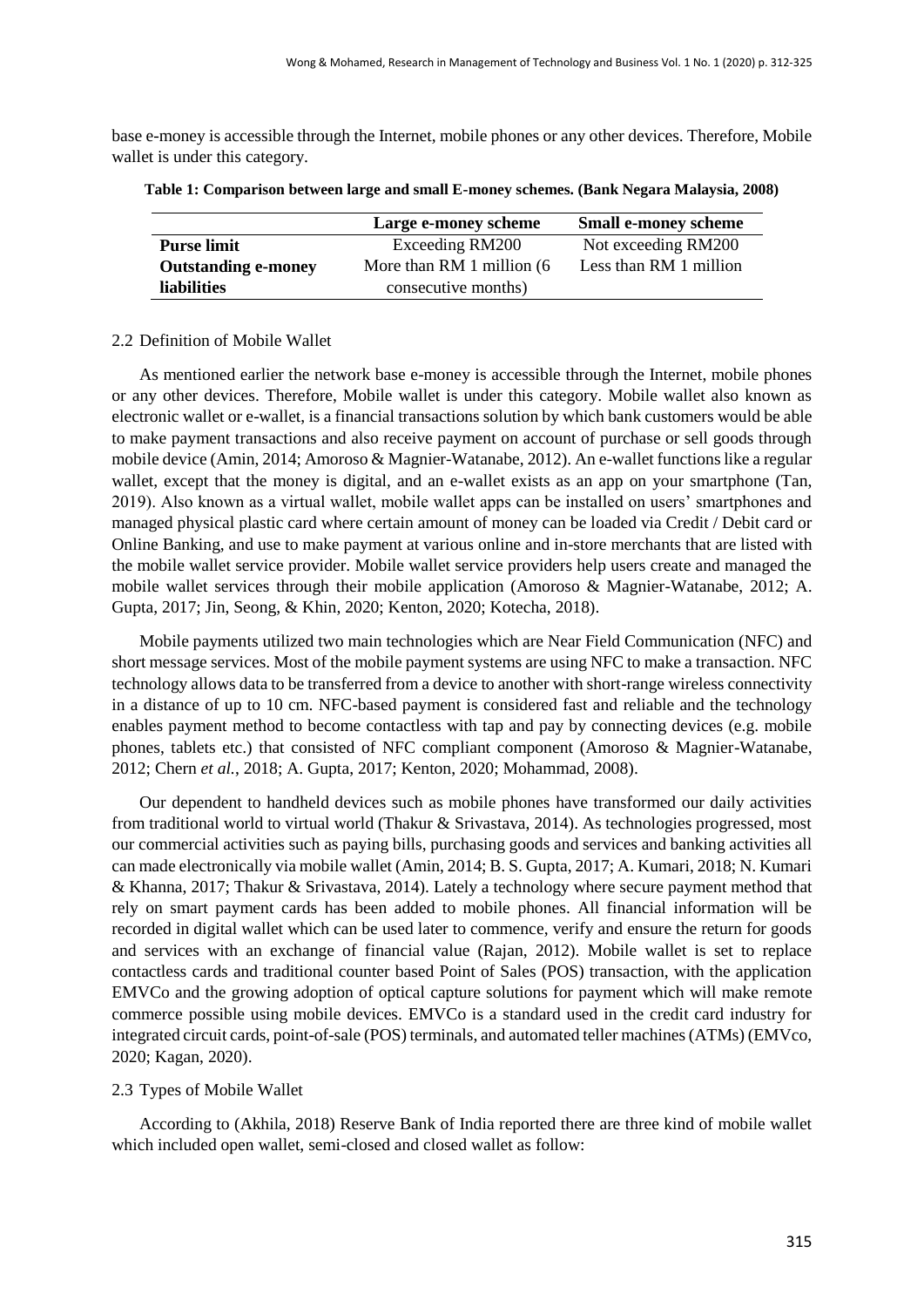#### *(a) Open Wallet*

Open wallet refers to wallet that can only be issued by banks or in association with banks which used to spend at any merchants of your choice and allows on withdrawal money. Besides, open wallet allows to consume goods and services and also transfers funds at point-sale terminals and merchant location where such cards are accepted, even money withdrawal (Akhila, 2018; Kotecha, 2018; Mahapatra & Patra, 2016).

#### *(b) Semi-Closed Wallet*

Semi-Closed Wallet refers to wallet that can be used to purchase at even other merchants/ sites but not allowed to withdraw money. It also only clearly accepted by identified merchant locations. Semiclosed wallet also known as a wallet can be used to online shopping and reload prepaid card and pay bills to those merchants who partnered with mobile wallet services providers (Akhila, 2018; Kotecha, 2018; Mahapatra & Patra, 2016).

#### *(c) Closed Wallet*

Closed wallet is the wallet only allowed for exclusive use at designated company or websites by an e-commerce player. The transaction of closed wallet only conducted with those respective companies. A certain amount of money will be refunded into consumers' wallet account automatically; in case they cancel an order. Example: Lazada wallet (Akhila, 2018; Mahapatra & Patra, 2016).

#### 2.4 Advantages of Mobile Wallet

#### *(a) Convenience*

The payment process via mobile wallet with simply tapping in mobile device can be streamline, especially for high-volume business. Consumers also no longer need to carry too much cash and physical cards with them while making payment transactions. By using mobile wallet, consumers no need to worry about cash requirement as mobile wallet can replace cash payment (Birruntha, 2020; Hossain, Rasel, & Talapatra, 2014; Kotecha, 2018). Example, payment can be completed by scanning QR code provided by in-store merchants listed with mobile wallet service providers like Grab-pay (Chern *et al.*, 2018; Haroon, 2020; Jin *et al.*, 2020; Karim, Haque, Ulfy, Hossain, & Anis, 2020; Pikri, 2018; The Star, 2020b).

## *(b) Rewards*

Many merchants and business are offering rewards to attract more consumers to use mobile wallet payment instead of traditional payment in order to increase the number of users. Consumers can receive rewards such as free gift or free purchasing pay with mobile wallet. This is benefit for mobile wallet users as there are massive rewards in the form of discounts and cashback given from mobile wallet. This can build up customer loyalty by sending incentives and sales directly to phones (Akhila, 2018; Bernama, 2020; Chern *et al.*, 2018; A. Gupta, 2017; Kotecha, 2018; N. Kumari & Khanna, 2017; Yap & Aun, 2019).

#### *(c) Nominal Cost*

The use of mobile wallet can reduce the transaction cost of business by the point of sale system. According to Hoofnagle et al, also documented the technology of mobile wallet can become saving for business as it can reduce the overall cost of transactions potentially, and the saved transaction cost can become rewards and discount offering to consumers (Gupta, 2017; Kotecha, 2018).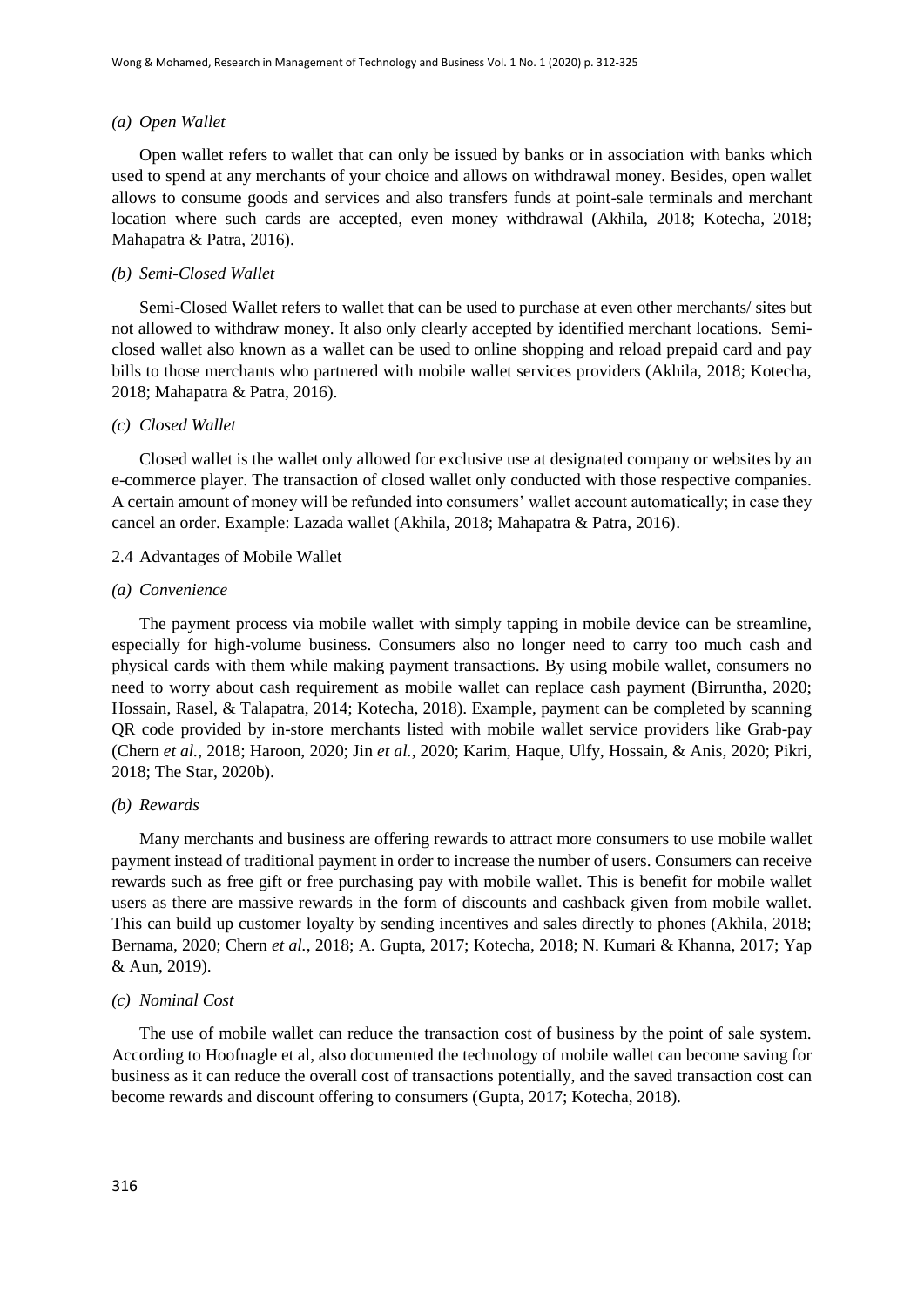## *(d) Safe*

Mobile wallet is safer and more convenience than physical wallet because it can replace physical cash and cards to avoid loss of money. It contactless features is a safer alternative to physical transaction which facilitates the suppressed the Covid-19 infection (The Star, 2020b; Tiwari, Garg, & Singhal, 2019).

## *(e) Security*

Mobile wallet applications are secured because the PIN number is needed before making transaction. Besides, the Credit / Debit cards information are encrypted for storage. In case of the loss of mobile phones, users can disable the information of the cards online to ensure maximum security (Kagan, 2020; Rajan, 2012).

## 2.5 Disadvantages of Mobile Wallet

## *(a) Poor Mobile Internet Penetration*

Internet connection is critical to conduct digital transactions and mobile banking (Norris *et al.*, 2001). Mobile savvy person with a smartphone and speedy internet connection is the basic requirements for mobile wallets transaction. Therefore, those without a smartphones and those that have a smart phone however have poor internet coverage especially in rural area will not be able to enjoy the service of mobile wallet (Akhila, 2018; Kotecha, 2018; Rao, 2004).

## *(b) Availability*

The availability of mobile wallet friendly merchants is one of the issues for the mobile wallet users. Mobile wallet is not fully compatibles worldwide as the number of online or in-store merchants listed with mobile wallet service providers are limited. Moreover, there are not only single mobile wallet service provider. Different retailer accepts a different kind of payment like Grab-Pay, Boost etc., even some stores only accept cash payment only (Birruntha, 2020; Kotecha, 2018).

## *(c) Technical Problem*

Mobile wallet information is usually stored in "the cloud" business server, therefore the mobile wallet payment could not proceed when the business servers faced technical problems such as system outages, system malfunction and system shutdown. The occurrence of system outages could increase the risk of system malfunction or crash and high traffic in the business server will slow down the payment processing speed (Birruntha, 2020; A. Gupta, 2017).

## 2.6 Adoption Level of Mobile Wallet in Malaysia

Governments around the world are trying to phase out paper-based currencies permanently by replacing with e-money. By turning paper-based currency to e-money, the transaction costs which includes operational costs will be reduced. Also, it can lower the crime rates as everything is in virtual form which can deter stealing and loss (The Star, 2020a; Tiwari *et al.*, 2019). The implementation of emoney is in tandem with the development of smart city where daily activities will be more convenience and effective. Human daily expenditure can be handled easily and all transactions made can be tracked through cashless transactions (Kadar, Syarmila, Md.Din, & Abdul Rafee, 2019)

Malaysian commonly conduct cashless payment using debit and credit card. However, the global trend of mobile wallet attracted Malaysian to adopt the e-wallet on top of the ever popular card payment (Pikri, 2018). Even though the mobile wallet technology in Malaysia is it is still in the infant stage, this financial technology is the solution could propel Malaysia financial transaction towards cashless society (Jin *et al.*, 2020). As mentioned earlier the NFC technology deployed for the E-wallet is effective and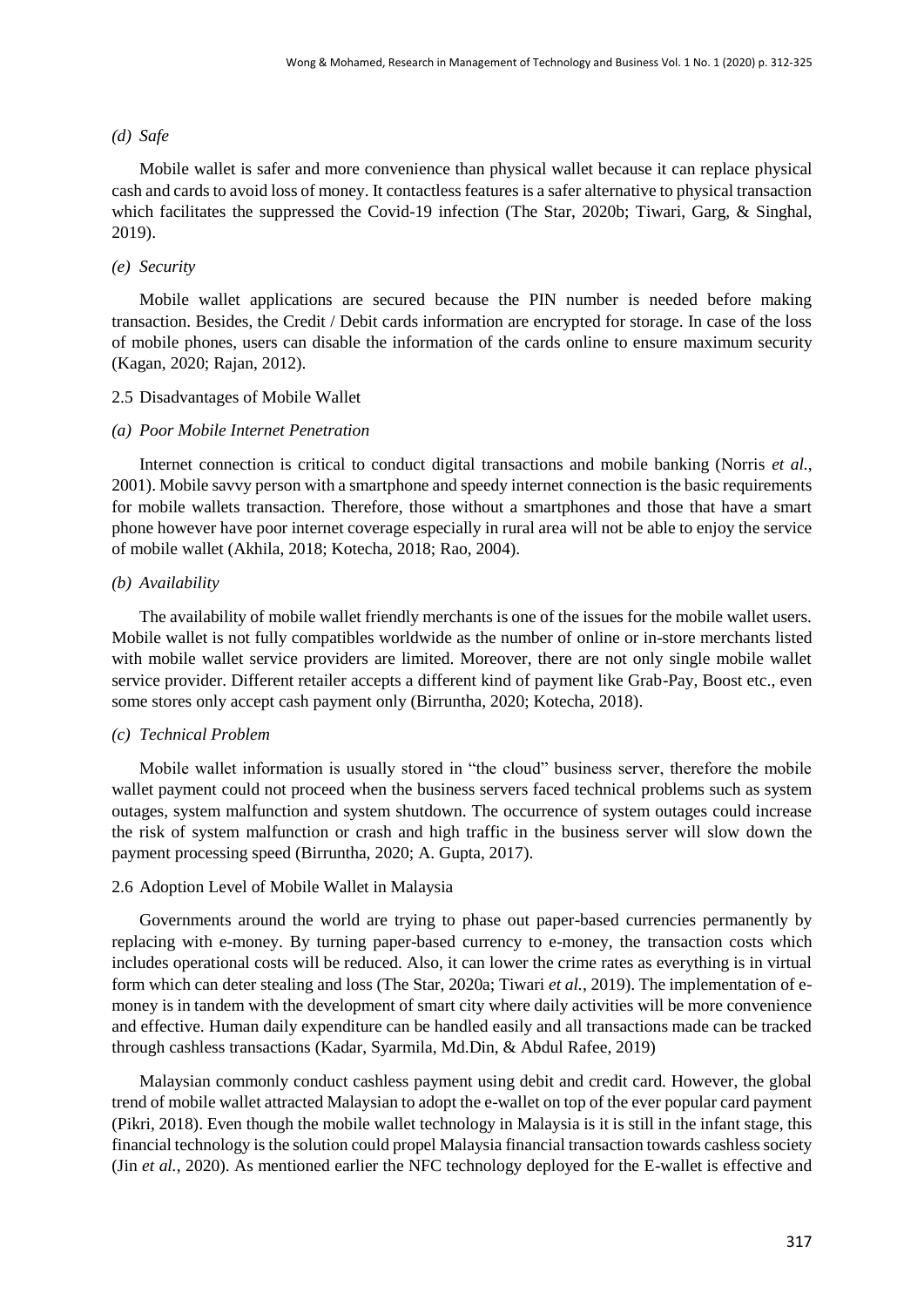reliable that make the contactless payment with just tap and pay thus making it efficient compared to cash payment (Kasavana, 2008).

As Malaysia is developing and expanding into Industry 4.0, many businesses are adopting the cashless transactions which means Malaysia is moving towards to a cashless society (Albakari, 2017). Furthermore, it can be seen that Bank Negara Malaysia are putting efforts on it as it reducing the instant e-payment fee up to RM 5000 and increased the processing cost on the cheque fee (The Star, 2017). BNM imposed RM 0.50 processing fee per cheque started from 2nd January 2015 in order to reduce the usage of cheque (Bank Negara Malaysia, 2014). Consequently, the cheques transaction volume has a significant decrease from 2014 to 2018 which shown in Table 2.2.

The cashless society is when a society transformed their payment methods from traditional method (e.g.: cash, cheques) to electronic method (e.g.: plastic cards, electronic channels) (Albakari, 2017; BusinessNovice.net, 2020; Kadar *et al.*, 2019). In 2018, there are around 50% of the Malaysian made payment transactions using debit/ credit cards rather than cash, indicating that they can survive without cash (Kadar *et al.*, 2019). This suggested that Malaysian has potential to be developed into cashless society. Table 2 shows that the E-money transaction volume per capita drastically increased from 2014 to 2018 which also proved that Malaysian can live without physical cash.

| <b>Transaction Volume Per Capita (unit)</b> |      | 2015 | 2016 | 2017 | 2018 |
|---------------------------------------------|------|------|------|------|------|
| E-money                                     | 38.3 | 44.4 | 52.6 | 58.1 | 59.3 |
| Debit card                                  | 0.1  | 0.1  | 0.1  | 0.1  | 0.2  |
| Credit card                                 | 11.3 | 11.5 | 12.1 | 12.7 | 13.8 |
| <b>Instant Transfer</b>                     | 0.9  | 1.5  | 2.6  | 4.1  | 7.4  |
| <b>Internet Banking</b>                     | 8.6  | 10.7 | 13.2 | 15.9 | 19.0 |
| Mobile banking                              | 0.7  | 0.9  | 1.5  | 2.7  | 5.9  |
| Cheaue                                      | 5.8  | 47   | 4.2  | 37   | 3.1  |

**Table 2: Basic Payments Indicator (Bank Negara Malaysia, 2020)**

## 2.7 Contactless Payment

Due to global pandemic, people started looking for contactless payment. The coronavirus had emerged, which will cause acute respiratory syndrome (COVID-19) in humans. The virus had spread too quickly with hundredth thousands of infection cases and death in 114 countries within three months (Bavel *et al.*, 2020). The virus spread by person-to-person when contact with infected secretions, especially through close contact with large respiratory droplets generated when an infected person coughs or sneezes (Tesini, 2020). Therefore, people are practicing social distance measure to reduce social interaction between people in order to reduce transmission of coronavirus.

The pandemic also changed way people doing business from physically to virtually where online businesses and delivery services began to prosper. The need to maintain social distance has made contactless payment as a safe payment option for consumer. The obvious choice is E-wallet that offer contactless payment because people are afraid to handle cash and even using credit card terminal to pay. Not only consumers, merchants are also encouraged to use E-wallet payment in order to avoid physical touch (Tesini, 2020; The Star, 2020b).

## *(a) E-Tunai Rakyat initiative*

From January 15 to March 14, 2020, Malaysian government implemented the RM 450 million e-Tunai Rakyat initiative to stimulate E-wallet usage in Malaysia. Malaysians aged 18 years old above and earned less than RM 100, 000 per year are eligible to claim free RM 30 via e-Tunai Rakyat. There are three E-wallet players, Touch 'n Go, Boost and Grab-Pay, from the total of 42 non-bank e-money issuers participated in this programme to roll out the RM 450 million issued by Bank Negara Malaysia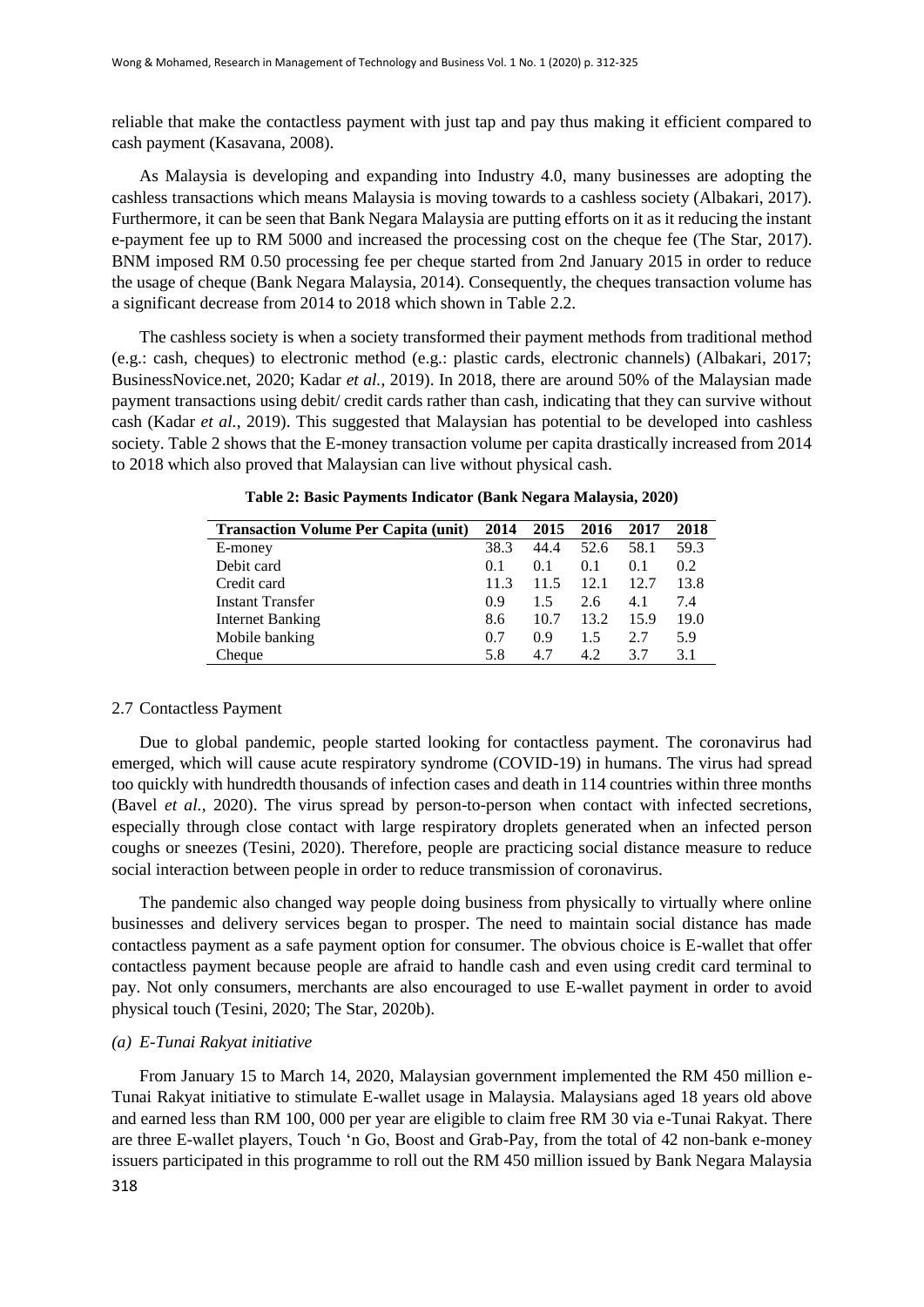(BNM). Malaysians who are eligible can claim their RM 30 e-Tunai from one of the three E-wallet players through register as E-wallet users (Tariq, 2020; The Star, 2020a).

As a result, all three e-wallet providers reported a surge in new users as many signed up to claim the hand-out, as well other bonuses linked with the initiative. TnG recorded 10 times increase in users (7.3 million subscribers in total). Boost also recorded a 25 times increase in average daily user registration rate on the first day of the initiative as well as Grab-Pay documented its E-wallet had sixfold increase in users, claiming some who used cash previously had switched to E-wallet (Tariq, 2020).

On the first day of the e-Tunai initiative, it is reported that over RM 10 million was spent by 32, 000 approved e-Tunai Rakyat applicants where the majority spending are on groceries, telecommunication, transportation and foods (Tariq, 2020; The Star, 2020b).

## *(b) E-Penjana initiative*

According to Ministry of Finance Malaysia, the e-Penjana is an initiative under the Short-Term Economic Recovery Plan (PENJANA) in Malaysia. The initiative purposed to encourage consumer spending and instil safety practices through contactless payment and assist the public health authorities to facilitate contact tracing for Covid-19 through the MySejahtera application. Starting from 31 July to 24 September 2020, the Government provides RM 50 e Penjana credits for Malaysia consumers who with an income of less than RM 100, 000 annually are eligible to claim the credits. The participated Ewallet players to roll out the e-Penjana credits include Boost, Touch 'n Go and GrabPay (PENJANA, 2020).

### 2.8 Review of Previous Studies

Cashless transaction is a faster and secured way of making payment without physical cash. During the 1990, people started knowing about non-cash transaction like electronic banking and the use of electronic payment become one of the payment method way in human daily life (N. Kumari & Khanna, 2017). There are lots of benefits associated with digital payment like secure payment for consumers and operational efficiency for sellers. Besides, the Malaysia government is pushing the development of digital wallet to move forward cashless society by giving kind of incentives to Malaysia consumers.

Many types of research are conducted to investigate the consumer behavioural intention towards Ewallet. Trivedi (2017) had stated government's efforts may not meet the expectation if users do not accept new technology. The researcher investigated that the influence of perceived usefulness and perceived ease of use have positively affecting consumer behavioural intention among Gen Y in India. Campbell & Singh (2017) investigated how fast the high innovativeness customer will accept E-wallet and the result indicated only perceived ease of use directly influence on perceived usefulness and behavioural intention to use E-wallet in Rajasthan.

In addition, Bagla and Sancheti (2018) documented that the surge of digital payment in India did not last due to most people still prefer cash payment. The researcher also discovered that poor internet penetration and lack of understanding about digital payment technology among users hold up the growth of digital wallet industry. Therefore, it can be concluded people still prefer cash as mod of payment (Nizam, Hwang, & Naser, 2019). In Malaysia, cash is the most common payment methods beside cards, internet banking and cheques. It is reported that up to 65.4% of Malaysia consumers still use physical cash to conduct payment (Andrew *et al.*, 2019). That is why a finding in a research reported that mobile payment is the least transaction recorded among e-payment transaction in Malaysia. The study explores consumers' behavioural relationship toward acceptance of mobile wallet. The findings indicated that perceived utility, perceived ease of use, social influence and brand image have a significant effect on consumer behavioural acceptance of mobile wallets, as well as consumer behavioural activity, which has a significant effect on the intention of embracing mobile wallets (Jin *et al.*, 2020).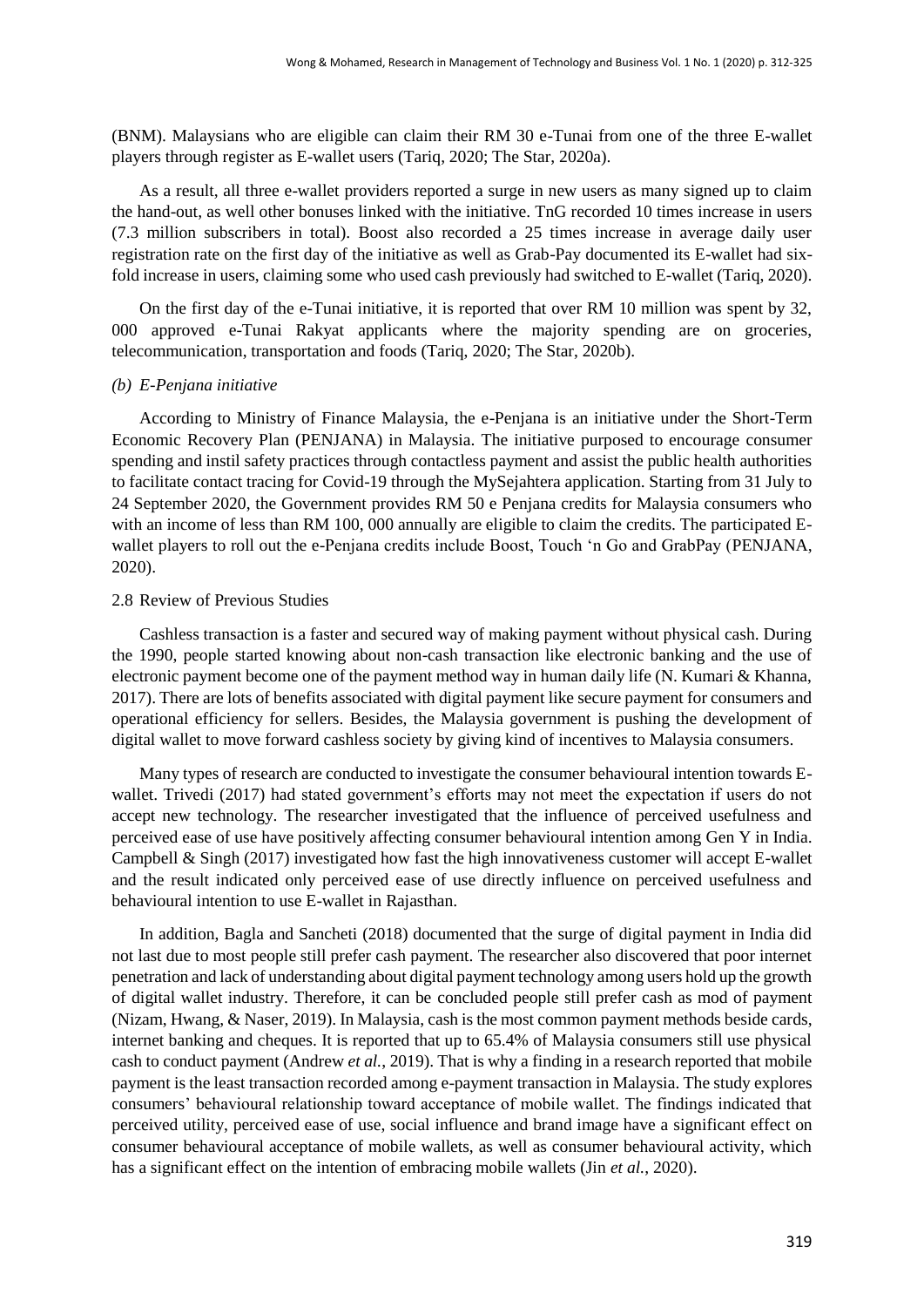However, Nizam *et al.* (2019) explained the security threats faced by the consumers while using the e-payment system may cause them to refuse to use the system. The objectives of E-wallet are to provide security and convenience (Campbell & Singh, 2017). Mobile payments are not like other general mobile services where consumers' personal financial information, personal bank accounts and capital flows will be recorded and disclosed in mobile wallet thus causing concerned among consumer regarding fraud, data theft, and loss which could occur while using new technology (Yap & Aun, 2019).

A study reported that information violation cases and issues are rising throughout the world including Malaysia. Due to lack of knowledge regarding information protection, young generations are snubbing smart technology and demanding ease of use, security and privacy. The study also found that perceived ease of us (PEOU) and perceived usefulness (PU) have strong relationship. Both variables also significantly influence behavioural intention to use E-wallet. In addition, perceived security also had a positive relationship with behavioural intention. Thus, privacy and security is one of the variables influencing consumers to use E-wallet (Karim *et al.*, 2020).

Internet connectivity also one of the critical elements of E-wallet payments. As mobile wallet payment can be access with the requirements of mobile devices and network connection (Akhila, 2018). Poor internet penetration will cause transaction failure via e-payments which will hinder people from using e-payment systems (A. Gupta, 2017; B. S. Gupta, 2017). The vital development in mobile commerce needs strong internet coverage, wireless technologies and mobile devices. This is also an issues of using E-wallet system because rural area may have weak internet coverage that could be transaction failure using E-wallet payment Slow internet connection leaves individuals and organizations in rural area behind (B. S. Gupta, 2017; Rao, 2004).

Chin & Ariffin, (2015) noted that users experience with the E-payment system is influenced by the overall quality of service. The attractive points of E-payment technologies are ease of use, userfriendliness and cost saving. Consumer satisfaction with the internet services will lead to intention to use the E-payment. It is important to understand how they feel when using new technology. The findings also reported that perceived ease of use have strong relationship with perceived usefulness. Perceived enjoyment also have significant relationship with perceived usefulness. Thus, a poor user interface of the E-wallet system can cause bad experiences among users.

According to Chern *et al.* (2018), rapid growth of social network and e-commerce are pushing the way people doing business and conduct payments towards cashless society. This can be seen is a case of WeChat, a social network app, which has 20 million active users in Malaysia. Realizing Malaysia rapid growth of social network and progression of e-commerce, WeChat launched WeChat Pay to tap on its huge customer based (Chern *et al.*, 2018).

Viewing above the realization of cashless society in Malaysia is possible, thanks to the existing technology on e-commerce especially on e-wallet. Even though there are some limitation and challenges, it all can be addressed and rectify. Malaysian government transition into the cashless society is being spearheaded by the launching of incentives with intention to institute people to embrace the ewallet payment system. The strategy has successfully attracted great amount of new E-wallet users' registrations (The Star, 2020a). However, there is lack of research to look into the sustainability of consumer to continuously use the e-wallet after they exhausted the incentive.

## 2.9 Discussion on Current Issues

320 Mobile wallet in Malaysia is becoming popular thanks to the government initiatives. These can be seen after the government rolled out the RM 30 e-Tunai Rakyat initiative, where an e-wallet service provider experienced a 10-fold growth rate in app users and the Finance Ministry stated that as of Feb 8 2020, over six million Malaysians had applied for the e-wallet (Tariq, 2020). The Movement Control Order (MCO) due to the global pandemic, Covid-19, has transform customers' outlook on purchasing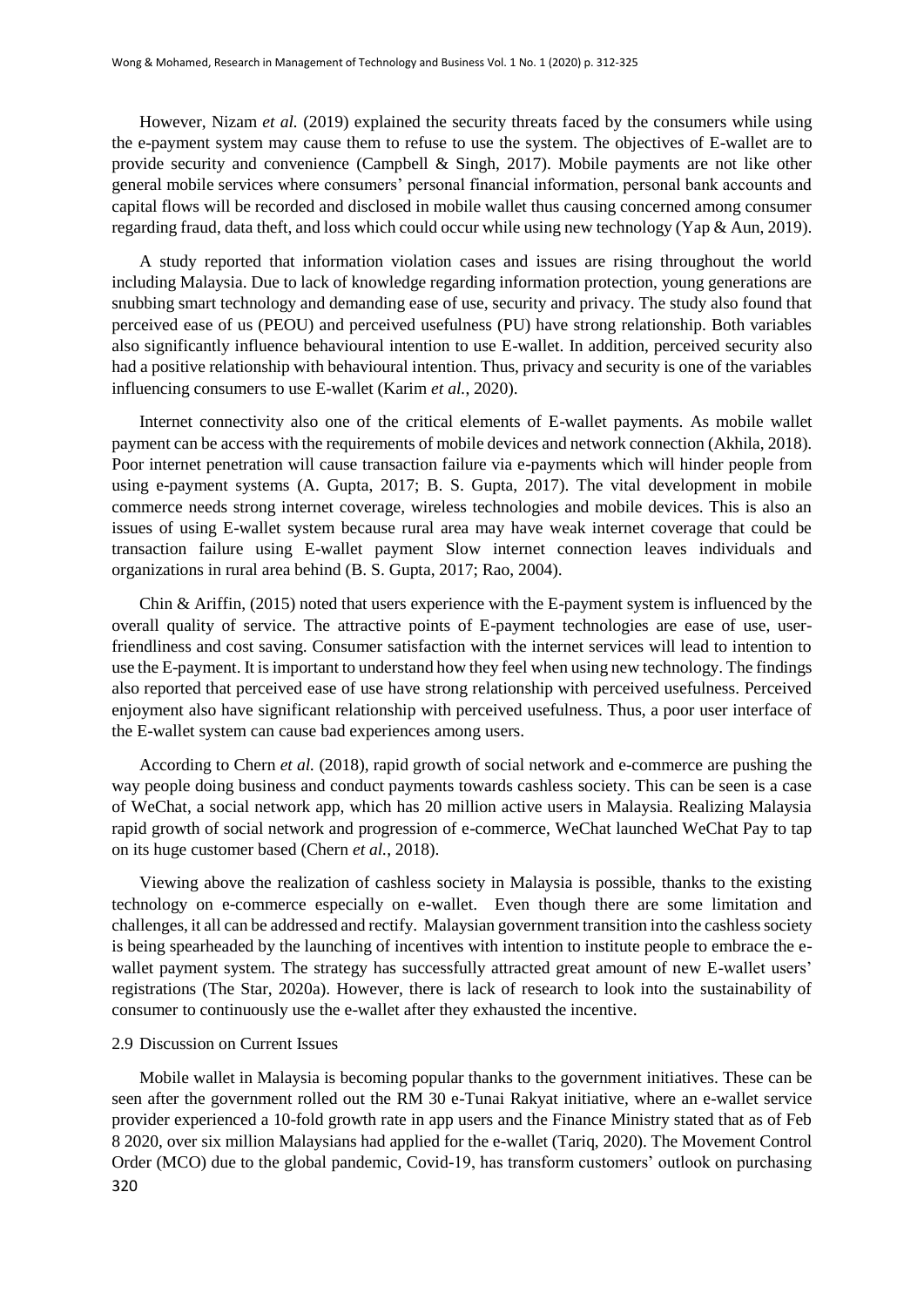using E-wallet. Contactless payment was required when individuals were locked at home due to the MCO (Haroon, 2020). That is why contactless payment and adoption of E-wallet have significant increases during this outbreak and movement under control order (MCO) in Malaysia (Tesini, 2020; The Star, 2020b).

In early June 2020, the government introduced a short-term Economic Recovery Plan (Penjana) and a 2nd RM 50 e-wallet incentive was rolled out. The Penjana's is an initiative to propel forward the nation's economic growth to counter the negative consequences of Covid-19 (Adilla, 2020).

These initiatives encourage consumers to use digital wallet. According to statistics from BNM, the E-wallet transactions in the country registered RM 4.4 billion in value and 382.3 million in volume from January to February 2020, which is far better than the previous year where the mobile payment transaction is consider very low (Birruntha, 2020; Jin *et al.*, 2020). Covid-19 also changed the way the Malaysian economy operates and consumer behaviour. The use of cashless payments and E-wallet adoption have seen a sharp increase during the MCO. Contactless payment is not only convenient, but prevent the transmission of the virus. Additionally, continuous initiatives by the Government to push towards E-wallet adoption have also contributed to increase the E-wallet usage among Malaysians (Birruntha, 2020)

Assuredly, the government incentives have contributed and accelerated the growth of digital wallet. However, the government might not be able to continuously give incentives and the contactless payment would no longer be needed once global pandemic is over. The government strategies might only attract a group of temporary consumers to claim those incentives and might not change in the people's mind set to use E-wallet. This is the concerned that the study intent to raise, where it is really important to know the reason on why Malaysia consumer signing up for E-wallet and their continuous intention to use E-wallet after claiming government e-wallet incentive.

## **3. Conclusion**

As the digital payment is growing rapidly in the world, the developing countries like Malaysia is also following the trend and moving toward cashless society. This to be achieved by transforming form physical payment system to the cost-saving and convenience e-payment systems. Besides convenience, People are also expecting an ease of use and security E-wallet from digital wallet industry (Campbell & Singh, 2017; Karim *et al.*, 2020). However, the previous studies documented the information violation cases are currently increasing due to consumers lack of knowledge on information protection (Karim *et al.*, 2020). This has prompted young generations to shy away from using this emerging technologies due to fears about fraud, data theft and loss when using the E-wallet system (Yap *et al.*, 2019).

Malaysia mobile payment total transaction in year 2018 is consider ever minimal however the current situation shows significant increased on the usage of E-wallet thanks to the government incentives (Jin *et al.*, 2020; The Star, 2020a). Additionally, the influences of corona virus are leading the world to a cashless society with no exception. In Malaysia the outbreak and the requirement for social distancing has deter people from conducting transaction using physical cash therefore making the contactless payment as an essential alternative (The Star, 2020b)

The rolled out of the government incentives and the Covid-19 outbreak has caused Malaysia consumers to opt for E-wallet when conducting payment. However, the availability to access the internet is one of the main concern of the digital wallet industry. Digital wallet is fast and reliable therefore internet access is a key element when using E-wallet system (Akhila, 2018). Poor internet penetration and lack of know-how to use e-payment services are the issues that slow down the growth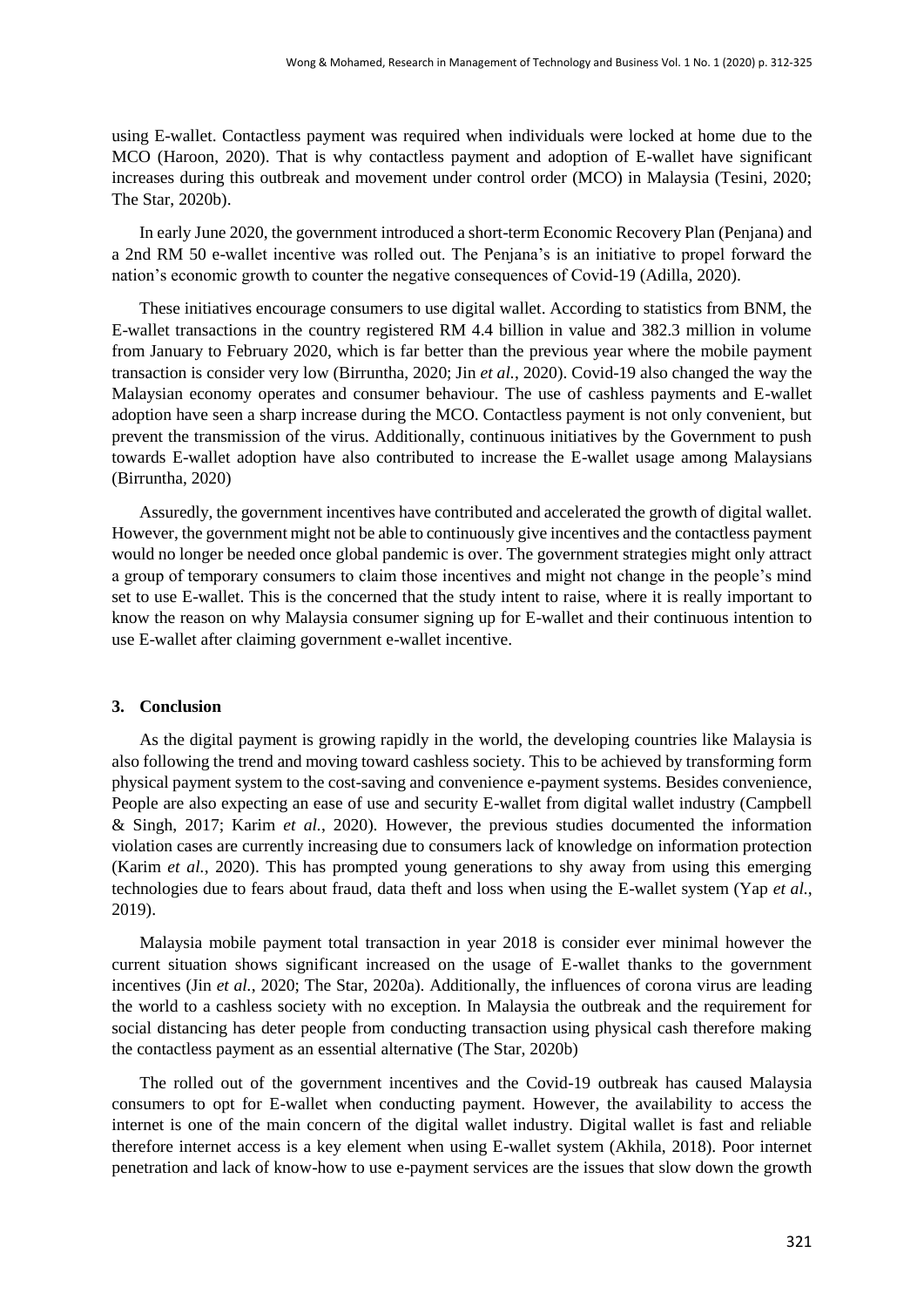of digital payment systems (Singh, 2017a). Once internet not accessible, the E-wallet system is unable to access and cause transaction failure. The limitation of the internet's network will hinder the usage of E-wallet system. (Thakur & Srivastava, 2014; Trivedi, 2016)

Viewing above, it can be concluded that the effectiveness and success of e-Tunai and e-Penjana ewallet initiative could be affected by the limitation of internet's network. This is because people living in rural areas with weak internet coverage would having difficulties to access the E-wallet system. Eventually, people in rural areas will be left behind from the E-wallet system (B. S. Gupta, 2017). The government needs to strengthen internet coverage in rural areas also as Malaysia aimed to go cashless.

There is concerned about the digital payment industry in Malaysia is perceived as temporary (Bagla *et al.*, 2018). This is because the past studies have shown that the majority of consumers in Malaysia still prefer using cash (Nizam *et al.*, 2018). However, to counter such perception, the government continuously roll out initiatives for E-wallet consumers like e-Tunai Rakyat and e-Penjana in order to encourage consumer to engage in E-wallets payment. The global pandemic also influences people to develop a habit to use contactless payment.

As Malaysia aim to move toward cashless society, it is important to understand the consumers' intention in using E-wallet. The government strategies have effectively attracted great amount of users to sign up E-wallet and the government is hoping that these e-wallet users to be lasting E-wallet user in Malaysia. However, the sustainability of the user the e-wallet is questionable. There is no guarantee that these new E-wallet users will continued to use E-wallet payment after spending the incentives. Thus, the continuous intention for Malaysian to use E-wallet is important for the Malaysia economy.

Based on the literature reviewed there is no study on the sustainability of e-wallet users. This research will emphasize on uncovering the Malaysian consumers' real intention on signing up for Ewallet and identifying the factors that influences the continuous intention to use E-wallet after claiming government incentives. It is important to understand the users' involvement and intention toward the usage of E-wallet because by understanding consumer's behaviour and perception on E-wallet the government and relevant sectors can develop more effective strategies to sustain and accelerate the growth of E-wallet. The success of government e-wallet initiative should not depend wholly on the number of application received. It also should be based on sustainability of Malaysian consumer to continuously use e-wallet after exhausting the incentives. The study is vital to determine that the objectives of government e-wallet initiatives and the vision of cashless society in Malaysia are achieved

## **Acknowledgement**

The authors would also like to thank the Faculty of Technology Management and Business, Universiti Tun Hussein Onn Malaysia for its support.

## **References**

- Abas, A. (2020, January 12). Overwhelming response towards e-Tunai initiative. New Straits Times, p. online. Retrieved from https://www.nst.com.my/news/nation/2020/01/556779/overwhelmingresponse-towards-e-tunai-initiative
- Adilla, F. (2020, June 6). Expert : Penjana covers many groups. New Straits Times. Retrieved from https://www.nst.com.my/news/nation/2020/06/598375/expert-penjana-covers-many-groups
- Akhila, P. H. (2018). Study on consumer perception towards digital wallets. International Journal of Research and Analytical Reviews, 5(3), 385–391.
- Albakari, D. (2017, October 10). Khairy : Malaysia to be cashless society by 2050. The Star Online. Retrieved from https://www.thestar.com.my/news/nation/2017/10/10/khairy-malaysia-to-becashless-society-by-2050/

Amin, H. (2014). Mobile Wallet Acceptance in Sabah: An Empirical Analysis. Labuan Bulletin of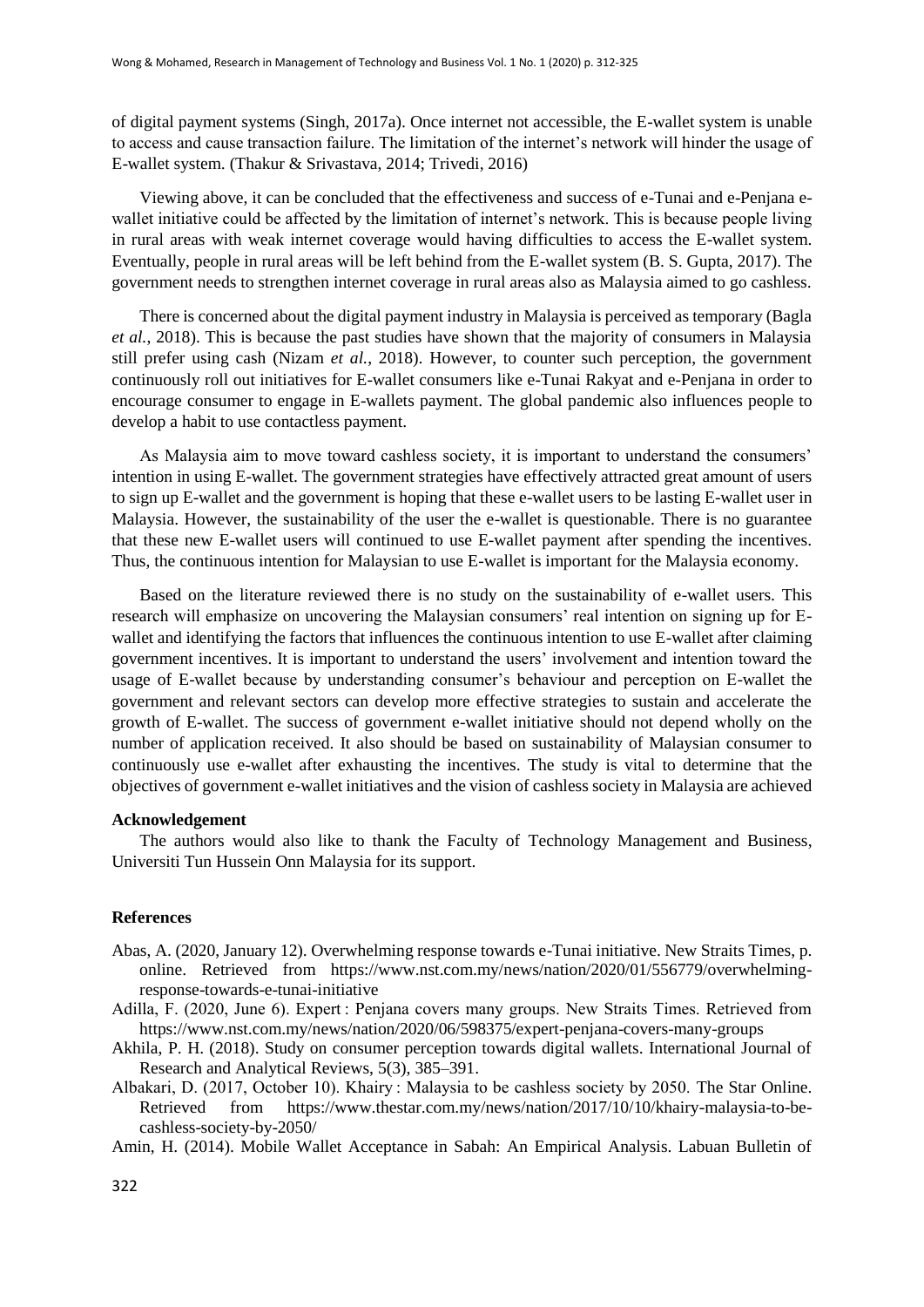International Business & Finance, 7.

- Amoroso, D. L., & Magnier-Watanabe, R. (2012). Journal of theoretical and applied electronic commerce research Building a Research Model for Mobile Wallet Consumer Adoption : The Case of Mobile Suica in. Journal of Theoretical and Applied Electronic Commerce Research, 7(1), 94– 110.
- Andrew, J. V., Ambad, S. N. A., & Tan, K. E. (2019). A Model of Factors Influencing Consumers ' Intention to Use e-Wallet System in Malaysia : A Systematic Review. Malaysian Journal of Business and Economics, 6(2), 53–62.
- Augustin, S. (2020). Nearly 3 mil sign up for e-Tunai initiative , says Guan Eng. Free Malaysia Today, p. online. Retrieved from https://www.freemalaysiatoday.com/category/nation/2020/01/20/nearly-3-mil-sign-up-for-e-tunai-initiative-says-guan-eng/
- Bagla, R. K., & Sancheti, V. (2018). Gaps in customer satisfaction with digital wallets: challenge for sustainability. Journal of Management Development, Volume 37 (6): 10 – Jul 9, 2018, 37(6), 443– 451.
- Bank Negara Malaysia. (2014). New Pricing for Cheques will now take effect on 2 January 2015. Retrieved September 15, 2020, from https://www.bnm.gov.my/index.php?ch=en\_press&pg=en\_press&ac=557&lang=en
- Bank Negara Malaysia. (2020). Basic Payments Indicator. Retrieved from https://www.bnm.gov.my/index.php?ch=ps&pg=ps\_stats&lang=en
- Bank Negara Malaysia. Guideline on Electronic Money (EMoney) (2008). Malaysia. Retrieved from https://www.bnm.gov.my/microsite/ps/gl\_016\_3.pdf
- Bavel, J. J. Van, Baicker, K., Boggio, P. S., & Capraro, V. (2020). Using social and behavioural science to support COVID-19 pandemic response. Nature Human Behaviour, (May). https://doi.org/10.1038/s41562-020-0884-z
- Bernama. (2020, February 15). Expert : Increase SMEs contribution to Malaysia 's economy via ewallet adoption. The Malay Mail.
- Birruntha, S. (2020, May 21). E-wallet adoption on the rise during MCO. The Malaysian Reserve, pp. 1–7. Retrieved from https://themalaysianreserve.com/2020/05/21/e-wallet-adoption-on-the-riseduring-mco/
- BusinessNovice.net. (2020). Definition Of Cashless Society. Retrieved from https://businessnovice.net/definition/cashless-society/
- Campbell, D., & Singh, C. B. (2017). A Study of Customer Innovativeness for the Mobile Wallet Acceptance in Rajasthan. Pacific Business Review International, 10(6), 7–15.
- Cheng, C. (2020). COVID-19 in Malaysia: Economic Impacts & Fiscal Responses. Retrieved September 15, 2020, from https://www.isis.org.my/2020/03/26/covid-19-in-malaysia-economicimpacts-fiscal-responses/
- Chern, Y. X., Kong Sing, Y., Lee, V. A., Lim, S. Y., & Ong, C. P. (2018). Moving into Cashless Society: Factors Affecting Adoption of E-wallet.
- Chin, L. P., & Ariffin, A. Z. (2015). Perceived Enjoyment and Malaysian Consumers' Intention to Use a Single Platform E-Payment. SHS Web of Conference, 18(0100 (2015)), 1–9.
- Deloitte. (2016). Advancing the ASEAN Economic Community:The Digital Economy and the Free Flow of Data. Singapore. Retrieved from https://www2.deloitte.com/content/dam/Deloitte/sg/Documents/about-deloitte/sea-about-aecdigital-economy-free-flow-of-data-2016.pdf
- EMVco. (2020). Mobile EMV. Retrieved September 15, 2020, from https://www.emvco.com/emvtechnologies/mobile/
- Gao, Y., Li, L., & Yang, Y. (2014). Application of Smart Phone in Mobile Commerce and Development Tendency. Information Technology Journal, 13(6), 1054–1061.
- Goverment of Malaysia. Financial Services Act 2013 (2013). Malaysia.
- Gupta, A. (2017). Rise and Evolution of Mobile Wallets in India. International Journal of Management, IT & Engineering, 7(11), 194–214.
- Gupta, B. S. (2017). E-Wallet: Challenges for Rural Market. PARIDNYA The MIBM Research Journal, 5(1), 36–46.
- Haroon, R. (2020, July 5). E-wallet gaining traction in Malaysia. New Straits Times. Retrieved from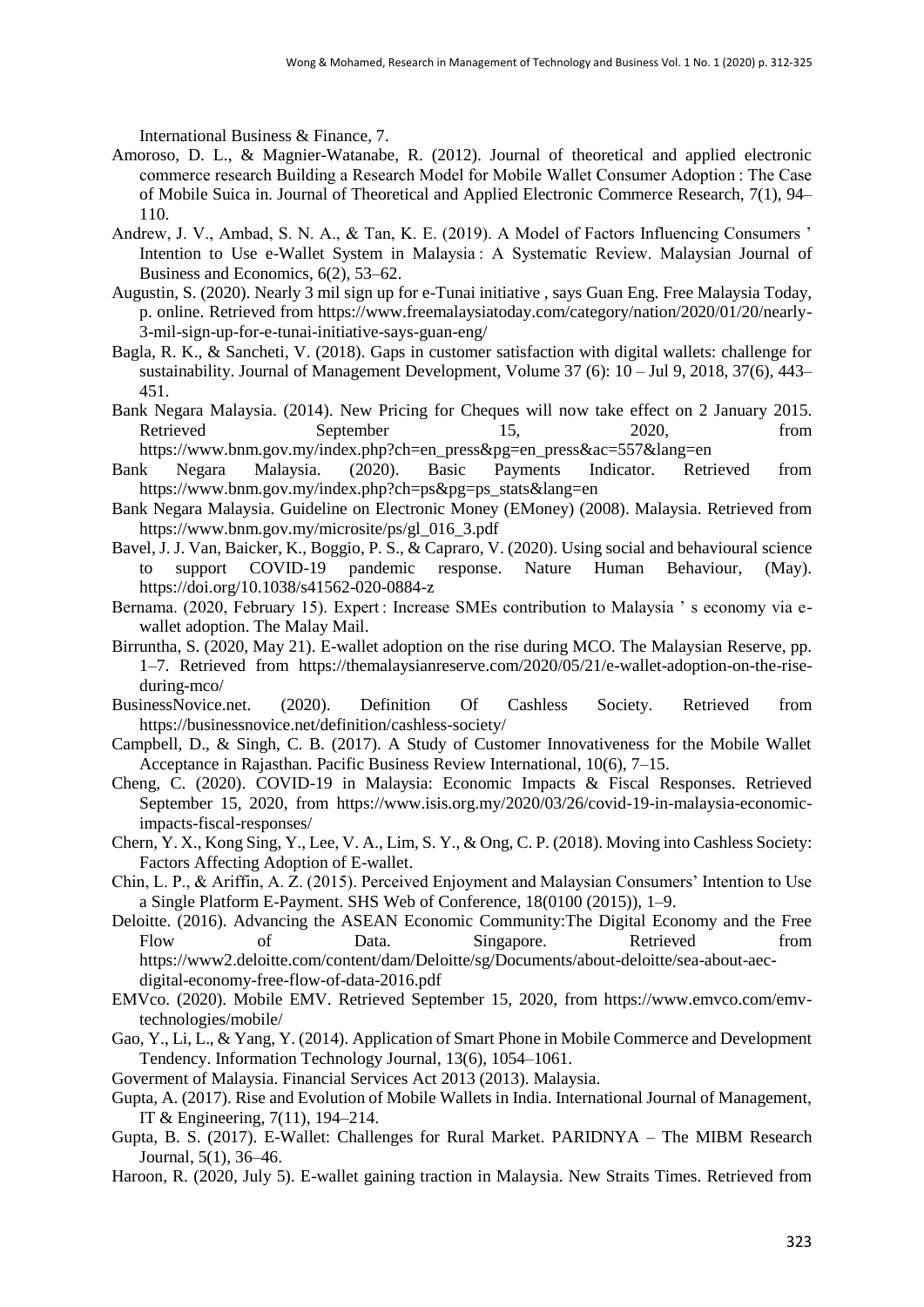https://www.nst.com.my/opinion/columnists/2020/07/605958/e-wallet-gaining-traction-malaysia

- Hossain, M. R., Rasel, M. K., & Talapatra, S. (2014). Increasing Productivity through Facility Layout Improvement using Systematic Layout Planning Pattern Theory. Global Journal of Researches in Engineering: J General Engineering General Engineering, 14(7), 71–75.
- Jack, W., & Suri, T. (2011). NBER Working Paper Series : Mobile Money: The Economics Of M-Pesa (No. 16721). Cambridge. Retrieved from https://www.nber.org/papers/w16721
- Jin, C. C., Seong, L. C., & Khin, A. A. (2020). Consumers' Behavioural Intention to Accept of the Mobile Wallet Malaysia. Journal of Southwest Jiaotong University, 55(1), 1–13.
- Kadar, H. H., Syarmila, S., Md.Din, M., & Abdul Rafee, P. A. (2019). Malaysia Towards Cashless Society. In Mohd Azlishah Othman, M. Z. A. Abd Aziz, M. S. Md Saat, & M. H. Misran (Eds.), Proceedings of the 3rd International Symposium of Information and Internet Technology (pp. 1– 3). Springer. https://doi.org/10.1007/978-3-030-20717-5
- Kagan, J. (2020). What Is EMV? Retrieved September 15, 2020, from https://www.investopedia.com/terms/e/emv.asp
- Karim, M. W., Haque, A., Ulfy, M. A., Hossain, M. A., & Anis, M. Z. (2020). Factors Influencing the Use of E-wallet as a Payment Method among Malaysian Young Adults. Journal of International Business and Management, 3(2), 1–11.
- Kasavana, M. L. (2008). Near Field Communication : Innovative Payment Technology. Journal of Global Business Managemen, 4(2), 16 (1-10).
- Kenton, W. (2020). Mobile Wallet.
- Kotecha, P. S. (2018). AN EMPIRICAL STUDY OF MOBILE WALLETS IN INDIA. Research Guru: Online Journal of Multidisciplinary Subjects (Peer Reviewed), 11(4), 605–611.
- Kumari, A. (2018). A PC Transaction "Paperless And Cashless Payment Methods." International Research Journal of Engineering and Technology, 5(1), 352–355.
- Kumari, N., & Khanna, J. (2017). Cashless Payment : A Behaviourial Change To Economic Growth. International Journal of Scientific Research and Education, 05(07), 6701–6710.
- Mahapatra, D. M., & Patra, S. K. (2016). Payments and Banking with Mobile Devices : A Study of E-Wallet and Apps with Pragmatic View. Journal of Management and Technology, 12(2), 51–56.
- MCMC. (2018). Internet Users Survey 2018. Cyberjaya, Selangor. Retrieved from https://www.mcmc.gov.my/skmmgovmy/media/General/pdf/Internet-Users-Survey-2018.pdf
- Mohammad, A. (2008). The Development of E-Payments and Challenges in Malaysia. In C. S. Lim (Ed.), The Development Of E-Payments and Challenges for Central Banks in the Seacen Countries (pp. 123–157). Kuala Lumpur: The South East Asian Central Banks (SEACEN).
- Nizam, F., Hwang, H. J., & Naser, V. (2019). Measuring the Effectiveness of E-Wallet in Malaysia. In R. Lee (Ed.), Big Data, Cloud Computing, Data Science & Engineering. BCD 2018. Studies in Computational Intelligence (Vol. 789, pp. 59–69).
- PENJANA. (2020). Frequently Asked Questions (Faq) Rm50 e-Penjana Credits Programme Ministry Of Finance Malaysia. Retrieved October 1, 2020, from https://penjana.treasury.gov.my/pdf/ePenjana\_BI.pdf
- Pikri, E. (2018, July 20). How Many E-Wallets is Too Many E-Wallets In. Fintechnews.My. Retrieved from https://fintechnews.my/17900/e-wallets-malaysia/e-wallets-digital-payment-malaysiasaturated/
- Poushter, J. (2018, February 22). Smartphone Ownership and Internet Usage Continues to Climb in Emerging Economies. Pew Research Center. Retrieved from https://www.pewresearch.org/global/2016/02/22/smartphone-ownership-and-internet-usagecontinues-to-climb-in-emerging-economies/
- PwC. (2018). Do you know what your consumers want ? Kuala Lumpur.
- Rajan, M. A. (2012). The future of wallets : a look at the privacy implications of mobile. commlaw conspectus, 20, 445–470.
- Ramasamy, S., Guru, B., Nair, M. S., & Vaithilingam, S. (2006). Development of E-Money in Malaysia Development of E-Money in Malaysia. In National Statistics Conference, Putrajaya International Convention Centre, Putrajaya, Malaysia, 4-5th Sept 2006 (pp. 1–12). Putrajaya, Malaysia.
- Rao, S. S. (2004). Role of ICTs in India's rural community information systems. Emerald-Info, 6(4), 261–269. https://doi.org/10.1108/14636690410555663